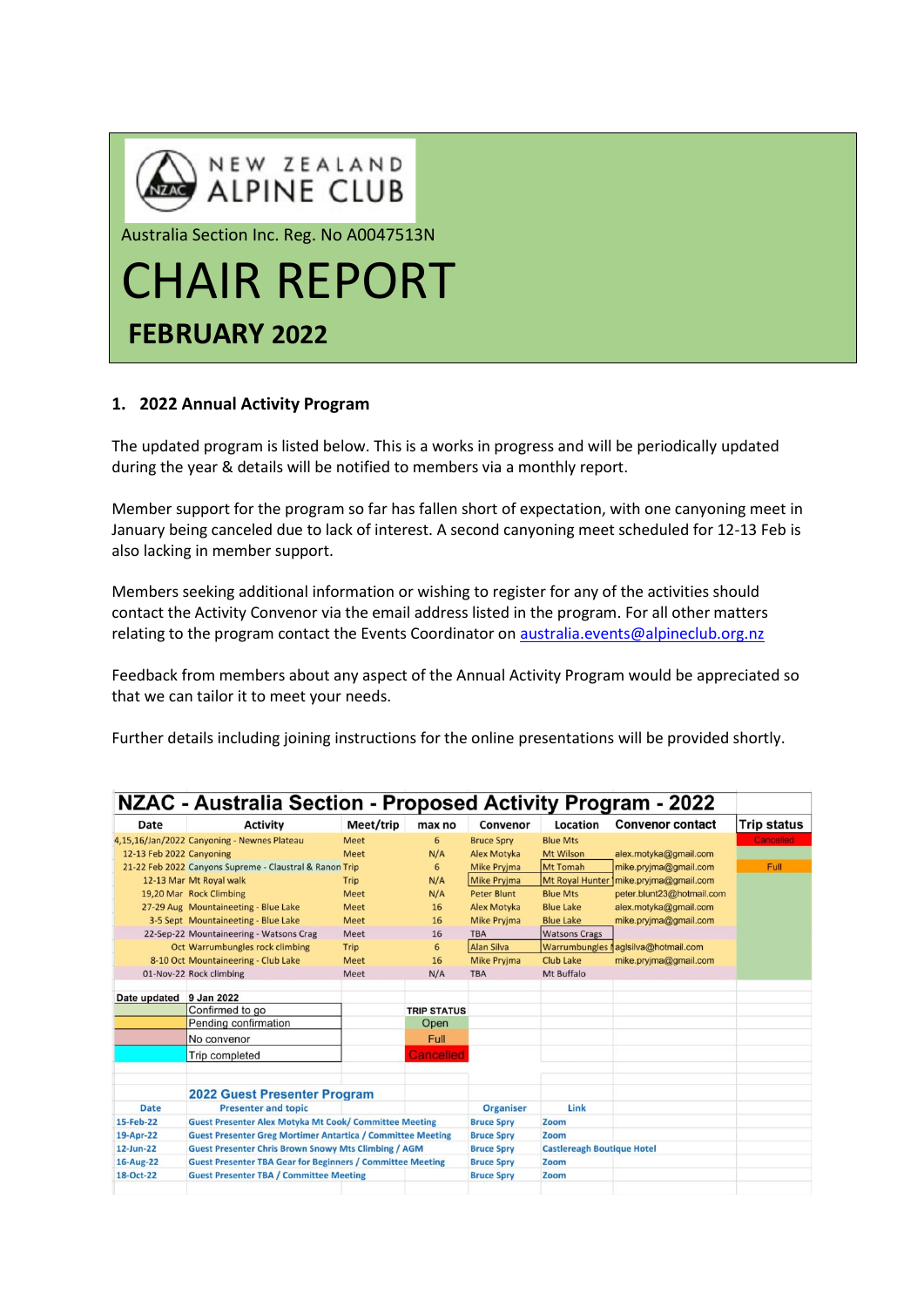Member willing to put together a short online presentation please contact the Secretary on [australia.secretary@alpineclub.org.nz](mailto:australia.secretary@alpineclub.org.nz)

### **2. Positions Vacant**

Currently the Section is seeking interest from members to fill two positions:

- a) Treasurer
- b) Newsletter Editor

These are vitally important roles within the Section administration. Please consider making a positive contribution to the management of the Section.

For further information or to express an interest in these roles please contact me on [australia.chair@alpineclub.org.nz](mailto:australia.chair@alpineclub.org.nz)

### 3. **Photo competition**

Competition to be launched shortly – involving a number of categories and to be judged based on member vote and gift voucher prize

### 4. **Training**

Snowy Mountains Climbing School (SMCS) is running a series of rock climbing and 6 day introductory Mountaineering courses again next year in Kosciuszko NP. These are offered at a 10% discount to NZAC members and further details are available on their website [http://www.snowymtns.com/education.](http://www.snowymtns.com/education)

For all enquiries and bookings for these courses please contact SMCS direct.

#### **5. Online Ex-member survey**

Recently a survey of members who had recently not renewed their membership was undertaken to better understand the reasons why members did not renew their membership. Results are: